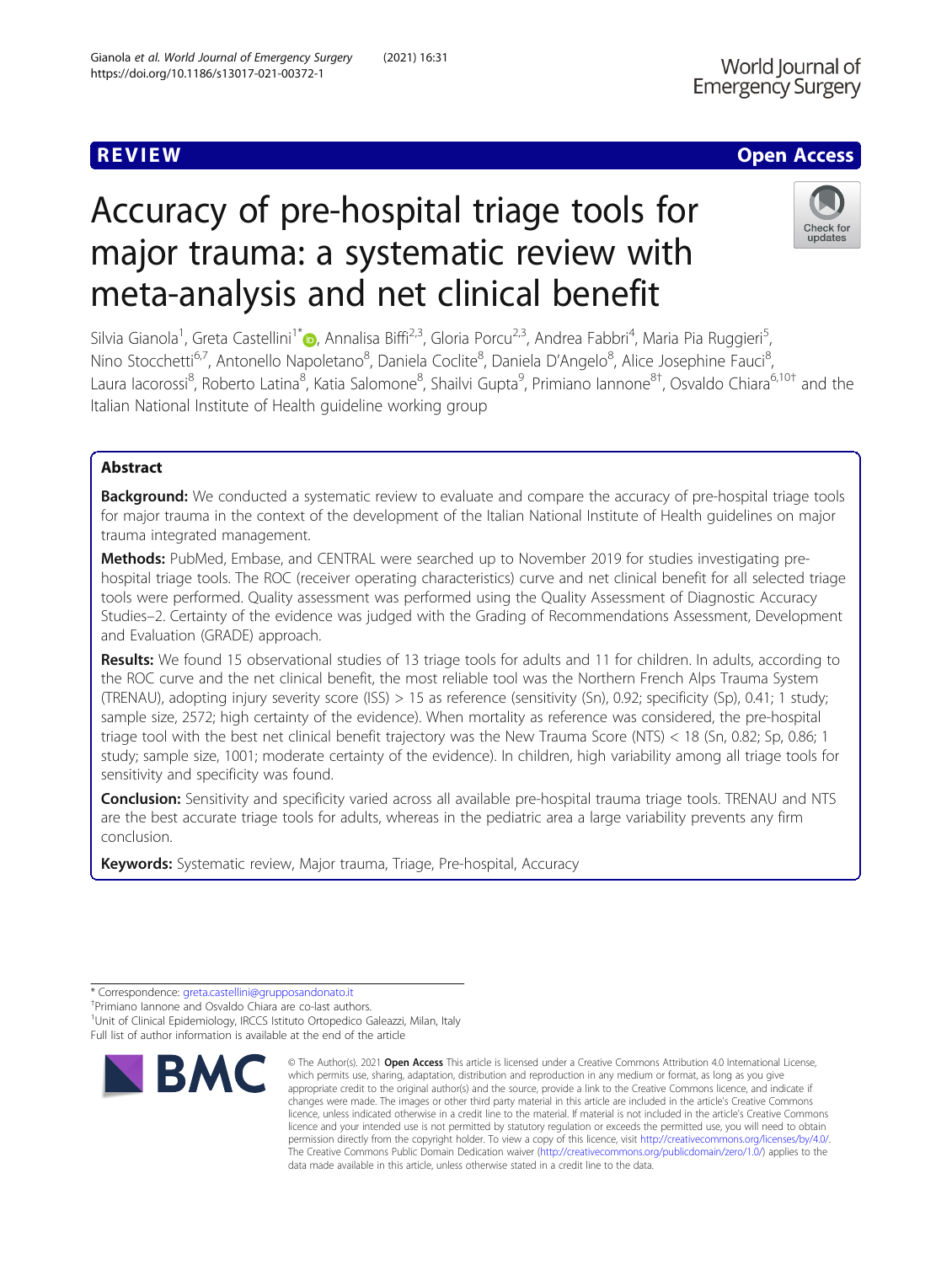#### Introduction

Severely injured trauma patients represent a global concern, responsible for over 5 million deaths each year and leaving even more patients with lifelong injury-related disabilities [[1\]](#page-9-0). In order to improve a patient's chance of survival, high level facilities dedicated to trauma care should be utilized [\[2](#page-9-0), [3\]](#page-9-0). The American College of Surgeons Committee on Trauma (ACS-COT) recommends that severely injured trauma patients be treated at levels I and II trauma care facilities [\[4](#page-9-0)]. Pre-hospital estimation of one's injury severity is essential for pre-hospital therapy, as it determines the destination hospital and the associated level of trauma care. In stressful situations and under great pressure, it can be difficult to make a correct estimate of injury severity [[5\]](#page-9-0). In this context, prehospital trauma triage is a critical step in transporting the right patient to the right hospital in a timely fashion; this makes pre-hospital care imperative as an integrated part of the whole health-care pathway [[6\]](#page-9-0). Pre-hospital trauma triage tools are generally based on a scoring system which leads to the transport of the patient toward the best treatment solution [\[1](#page-9-0)]. Patients with major trauma should be transported to a high-level facility for trauma care. Incorrect triage results in both under triage and over triage. Indeed, a low sensitivity triage tool indicates a significant number of false negative cases, which means the possible failure in diagnosis and treatment of a severe injury. Under triage has been associated with an increased mortality rate [[5\]](#page-9-0). Conversely, a low specificity is associated with a high rate of false positive cases, i.e., over triage. Patients with minor injuries are admitted to high level of care facilities with unnecessary use of hospital resources and increased adverse events of concurrently admitted non-trauma patients [[7\]](#page-9-0). The 2006 American College of Surgeons (ACS) Committee on Trauma (COT) Optimal Resources Document (ORD) focused on pre-hospital triage, stated that "it was generally agreed" a rate of 25 to 50% of non-major trauma patients taken to a trauma center (over triage) was acceptable to maintain a rate of major trauma patients taken to a non-trauma center (under triage) at less than 5%. In the 2014 ORD, stated "Most agree that an acceptable percentage of over triage is in the range of 25% to 35%," prioritizing sensitivity over specificity and patient safety over the improper use of resources, whereas the under triage rate remained at 5% [[8,](#page-9-0) [9](#page-9-0)]. In Europe, unlike in North America, pre-hospital care for severe trauma is usually provided by nurses and doctors, therefore, with the possibility of exploiting this expertise also in the triage procedure [[10](#page-9-0)].

Multiple field-based trauma decision tools have attempted to standardize criteria for triage and ensure consistency of decision-making to minimize under- and over triage [\[11\]](#page-9-0). Despite these attempts, no consensus currently exists on the optimal triage tool. This review aims to evaluate the accuracy of triage tools for major trauma patients in the field.

#### **Methods**

#### Study design and setting

We conducted a systematic review to support the major trauma integrated management guideline panel of Italian National Institute of Health (Istituto Superiore di Sanità-ISS) [[12\]](#page-9-0) in formulating recommendations. Specifically, following the GRADE-ADOLOPMENT approach for guideline production  $[13]$  $[13]$  adopted by the ISS methodological manual  $[14]$  $[14]$  $[14]$ , the panel members decided to apply a structured and systematic adaptation and updating process of the recommendation on the utilization of prehospital triage tools from NICE NG40 [\[15](#page-9-0)]. The clinical question addressed in this systematic review was: "Are the pre-hospital triage tools accurate in predicting adequate destination of severely injured patients to a trauma center (TC)?"

#### Registered protocol

The SR followed the Preferred Reporting Items for Systematic Review and Meta-Analysis of Diagnostic Test Accuracy Studies (PRISMA-DTA) guideline [[16,](#page-9-0) [17](#page-10-0)]. Study protocol has been stored at the following link: [https://osf.io/846c2.](https://osf.io/846c2)

#### Inclusion criteria

Test-treatment randomized controlled trials and/or observational studies were included if they met the following criteria: (1) population: children, young people, and adults experiencing trauma; (2) evaluation of the following validated index triage tools: modified Rapid Emergency Medicine Score (mREMS), the trauma score/ revised trauma score (T/RTS), the current London "major trauma decision tool" (UK trauma tool), American College of Surgeons Committee on Trauma (ACS-COT) Field Decision Tool, Physiologic Severity Score (PSS), GAP ("Glasgow Coma Scale, Blood Pressure, Age"), MGAP (the previous plus "Mech of injury"); Vittel Triage criteria; new Trauma Team Activation (TTA); Northern French Alps Trauma System (TRENAU); New Trauma Score (NTS); Kampala Trauma Score (KTS); pre-hospital index (PHI); pre-hospital pediatric triage tools; (3) reference standard test: Injury Severity Score (ISS) higher than 15 as definition of major trauma, survival/mortality, ICU admission references can also be expressed as followed: number of patients identified as a major trauma at emergency department admission; inhospital mortality at 4 weeks; mortality within 72 h after injury; admission to intensive care unit (ICU) within 72 h; number of patients transferred soon after arrival to a higher level of care (within 24 h); number of patients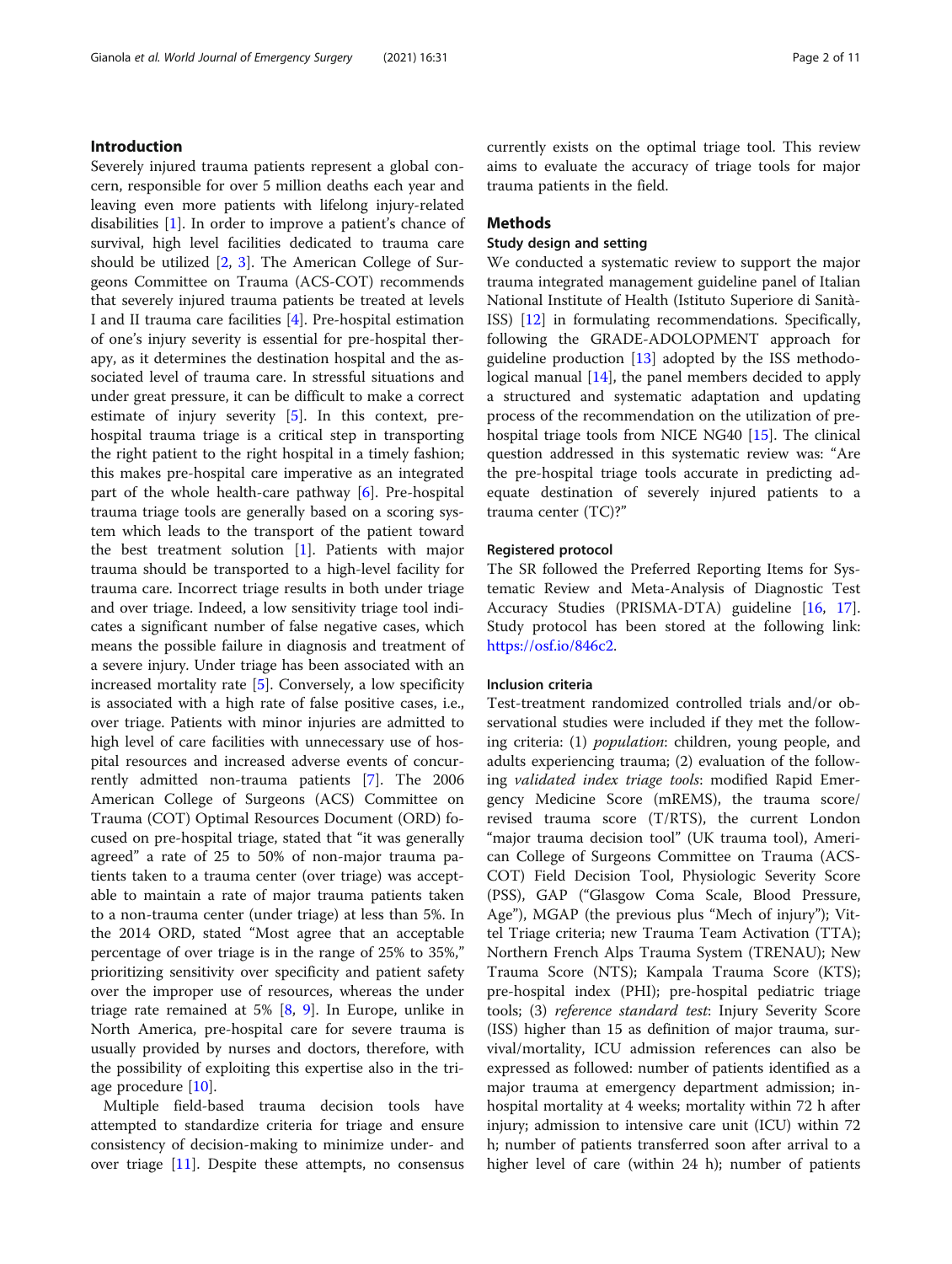directly admitted from the emergency department to the operating room, Angio suite, or ICU (4) Setting: prehospital.

We excluded studies set in the North America, South America, and Asia due to the high incidence of penetrating trauma in these regions [\[18\]](#page-10-0).

#### **Outcomes**

The primary outcome of interest was the sensitivity and specificity of pre-hospital triage tools. Secondary outcomes were the percentages of under triage and over triage. Studies were required to have sensitivities and specificities value, a  $2 \times 2$  table would be also adequate or to have provided enough information for the creation of a  $2 \times 2$  table.

#### Search strategy

We searched the following electronic databases: MEDL INE (PubMed), EMBASE (Elsevier, [EMBASE.com\)](http://embase.com), and Cochrane Central Register of Controlled Trials (CENT RAL) with language restriction (English, Italian, Spanish, French, German) using the search strategy outlined in the [Supplement A](#page-9-0) of the high quality clinical guideline of the National Institute for Health and Clinical Excellence on major trauma [[15\]](#page-9-0). We updated the search performed by NICE from 2015 up to November 2019. We checked the reference lists of all included studies and of any systematic reviews identified during the search process. We also searched gray literature such as Italian Regional registers (i.e., AREU, Azienda Regionale Emergenza Urgenza of Lombardia, Italy).

#### Selection of studies and data extraction

Two independent authors screened titles and abstracts obtained by the search strategy (SG, GC). Each reviewer then independently assessed the full text of potentially relevant studies for inclusion. Any disagreement was solved by discussion with a third reviewer (OC). We adopted a standardized data collection form to extract the following information: study design, number, countries and settings, funding, duration of study, characteristics of participants, index test, reference test, types of outcomes, and length of follow-up. We contacted authors if the reported data were insufficient or unclear.

#### Risk of bias assessment

Assessment of methodological quality of the included studies was evaluated using the Quality Assessment of Diagnostic Accuracy Studies version 2 (QUADAS-2) checklists [[19\]](#page-10-0). Risk of bias and applicability in primary diagnostic accuracy studies in QUADAS-2 consists of 4 domains: patient selection, index test, reference standard, flow and timing.

#### Data synthesis

Data synthesis was provided separately for adults and pediatric populations.

For diagnostic test accuracy studies, specific thresholds were defined and values above or below threshold—depending on different measures—were considered positive. The following measures were used for the analysis of the diagnostic test accuracy: area under the receiver operating characteristics (ROC) curve and, for different thresholds (if appropriate), sensitivity, and specificity. The threshold of a diagnostic test is defined as the value at which the test can be best differentiated between those with and without the target condition and it varies among studies. In triage tools, sensitivity (Sn) to detect major trauma was considered more important than specificity (SP) due to the consequences of a missed injury. A low sensitivity indicates that the test underestimates severity and a portion of major traumas are not recognized by the triage tool, thus causing under triage. A low specificity means that the test overestimates the severity of patients provoking over triage. Coupled forest plots of sensitivity and specificity with 95% CIs across studies (at various thresholds) were produced for each test, using RevMan  $[20]$  $[20]$ . In order to obtain this,  $2 \times 2$  tables (the number of true positives, false positives, true negatives, and false negatives) were directly taken from the study (if given), derived from raw data, or calculated from the set of test accuracy statistics.

Diagnostic meta-analysis was conducted when 5 or more studies were available per threshold [[15\]](#page-9-0). Test accuracy for the studies was pooled using the bivariate method modeled in STATA [[21](#page-10-0)]. The bivariate method uses logistic regression on the true positives, true negatives, false positives, and false negatives reported in the studies. Overall sensitivity and specificity and confidence regions were plotted [\[22](#page-10-0)]. If studies evaluated the same triage tool, median sensitivity and specificity were reported, whenever possible.

AUC was also plotted on a graph for each diagnostic test. The AUC resumes the overall diagnostic accuracy across the full range of thresholds. The following criteria are used for evaluating AUC:  $\leq$  0.50, worse than chance; 0.51–0.60, very poor; 0.61–0.70, poor; 0.71–0.80, moderate; 0.81–0.90, good; 0.91–1.00, excellent or perfect test.

Finally, the net benefit was calculated for all models at different thresholds [\[23](#page-10-0)]. The net benefit represents the potential gain of using the prediction models under study for triage of injured patients compared with the effects of sending all patients to a major trauma center. Net benefit is defined as the proportion of truepositives—proportion of false-positives  $\times$  weight. For example, a threshold of 0.2 means that a trauma center would accept four patients wrongly classified as having major trauma (false-positives) to identify one true major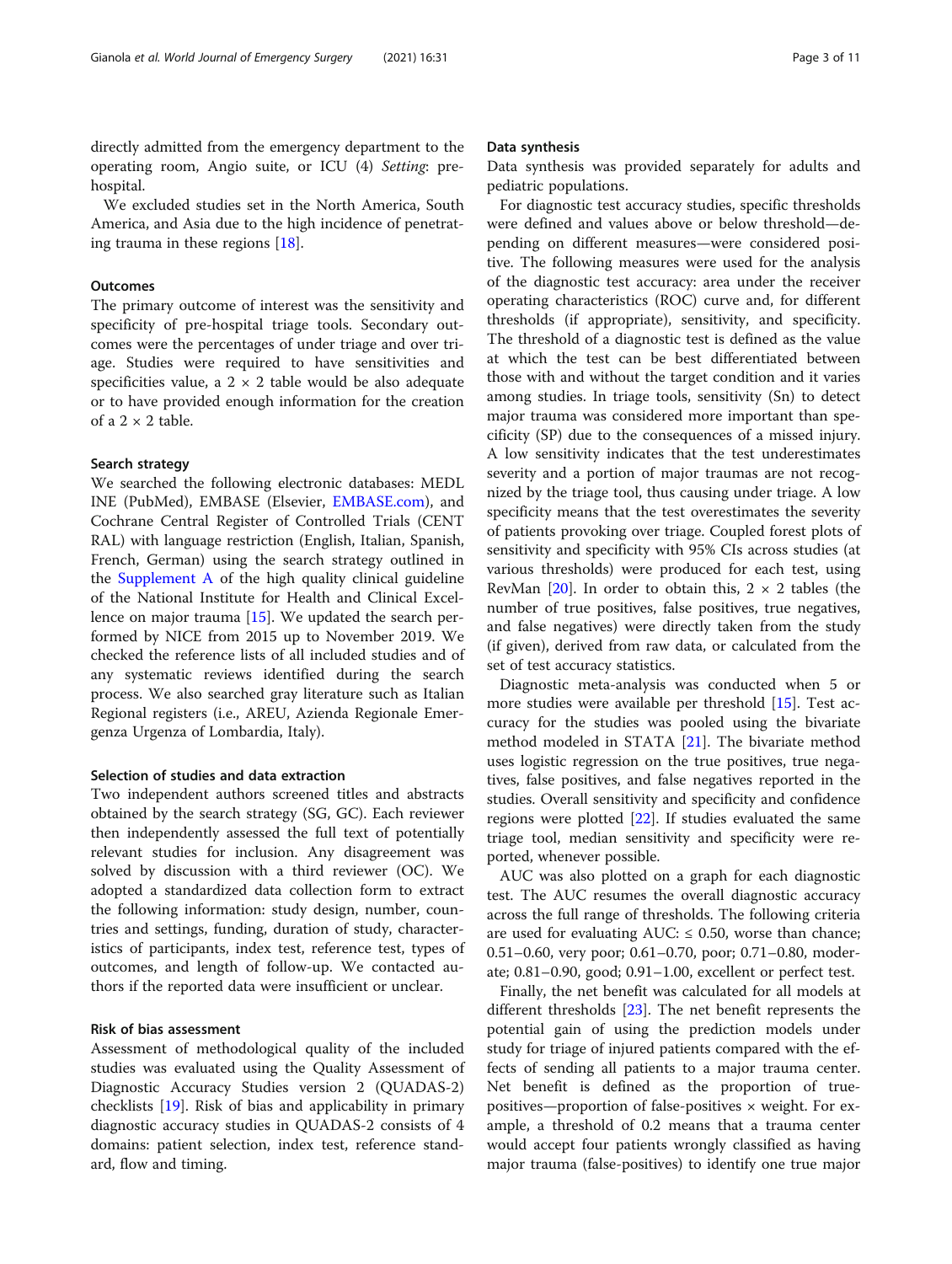trauma (true-positive, defined as ISS over 15). The weight is defined as the odds of the threshold (maximum number of patients wrongly classified as having major trauma (false-positives) to correctly classify 1 patient with major trauma (true-positive)). For the threshold of 0.2, the weight is 4:1 [[23\]](#page-10-0).

Data were analyzed using RStudio software version 1.3.959 [\[24](#page-10-0)]. Heterogeneity or inconsistency among studies was visually inspected in the forest plots where there were similar thresholds.

#### Certainty of the evidence

The GRADE approach was used, with five dimensions (risk of bias, consistency of effect, imprecision, indirectness, and publication bias) to assess the certainty of the body of the evidence [\[25](#page-10-0)]. The evidence was downgraded from "high quality" by one level if serious, or by two levels if very serious limitations are found for each of the

five dimensions. We developed a "summary of findings" table presenting the certainty of the evidence, reasons for limitation, and main findings for the primary outcome in simple tabular format.

#### Results

#### Study selection

A total of 7285 records were screened. Reasons for exclusion were reported in Fig. 1. No additional studies from gray literature were found. From the updating search, 11 studies were included. Considering the 4 studies derived from the updated NICE guideline, a total of 15 studies were considered eligible for qualitative analysis and 14 studies for quantitative analysis (Fig. 1, flow diagram).

#### Characteristics of included studies

None of the included studies were test-treatment RCTs allowing to establish a direct link between test and

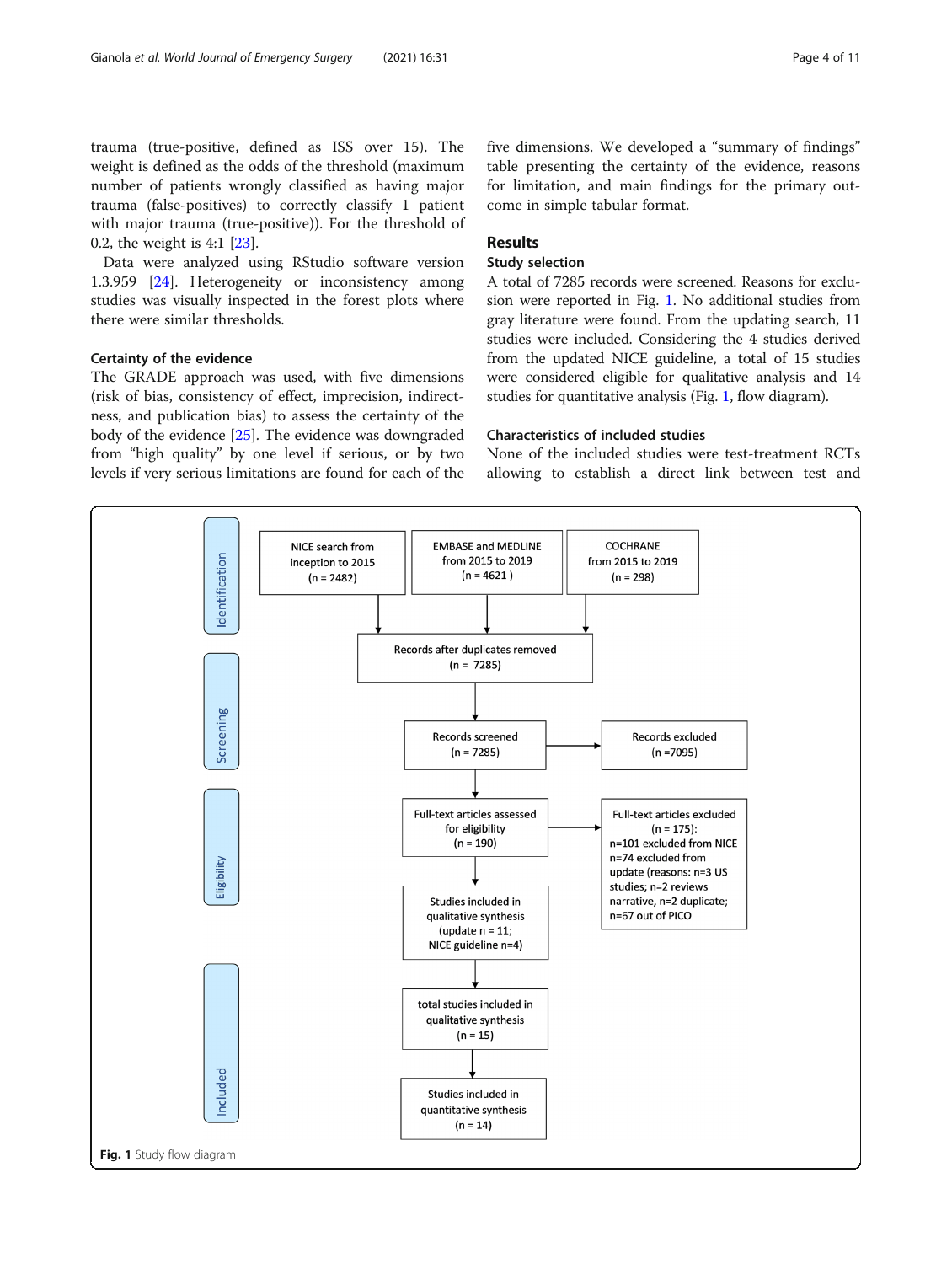consequent management effect. Only observational studies were found. Three studies were prospectively collected whereas all other studies were retrospective. The whole number of recruited people was 210,285 of which 32,231 were children. The median number of participants included in the study was 1607 (IQR 1 076-3 344). Five studies were set in France, three in the UK (TARN network), three in the Netherlands, one in Australia, and one in multiple European countries (Spain, Denmark, Norway). Only five studies were funded. The duration of studies ranged from few months (1-5 months) up to 5 years. In 13 studies, the reference standard was the ISS > 15; in four, the mortality; in one, the ICU admission. For details, see [Supplement B](#page-9-0).

#### Accuracy of pre-hospital triage tools in adults

A total of 13 studies reported data on triage tools accuracy [[26](#page-10-0)–[38](#page-10-0)]. Thirteen different tools were retrieved. Using  $ISS > 15$  as reference, the cumulative evidence presented with the ACS-COT tool (6 studies in adults) showed a substantial heterogeneity in the accuracy evaluation [\(Supplement C](#page-9-0) - Figure 4) with Sn of  $0.79$ (median 95% CI, 0.73 to 0.83; low certainty of evidence) and Sp of 0.76 (median, 95% CI, 0.72 to 0.81; low certainty of evidence). Using mortality as reference, the cumulative evidence presented for the MGAP tool (2 studies in adults) showed a Sn of 0.90 (median, 95% CI, 0.82 to 0.94; moderate certainty of evidence) and Sp of 0.79 (median, 95% CI, 0.77 to 0.81; high certainty of evidence); the T-RTS tool (2 studies in adults) showed a cumulative evidence with a Sn of 0.85 (median, 95% CI, 0.77 to 0.91; moderate certainty of evidence); and a Sp of 0.61 (median, 95% CI, 0.59 to 0.64; high certainty of evidence). Figure 2 reports the summary ROC plot for all tools. Other data about accuracy of trauma tools in adults are reported in [Supplement C](#page-9-0) (Figure 2a-b, forest plot).

One study [[32\]](#page-10-0) was included only in qualitative analysis since it investigated the performance of each category of the Vittel Criteria Algorithm (VCA) in predicting the risk of an ISS > 15, mortality within 30 days, or admission to Intensive Care Unit ( $N = 2,764$ ): three algorithm categories were predictive of a major trauma patient (ISS > 15), physiological variables, pre-hospital resuscitation, and physical injuries, while kinetic elements were not. However, this study did not provide overall sn and sp values needed for quantitative analyses.

Under triage and over triage in adults were reported by 12 studies for 13 triage tools. Adopting ISS > 15 as reference test, the under triage ranged from 3.6 to

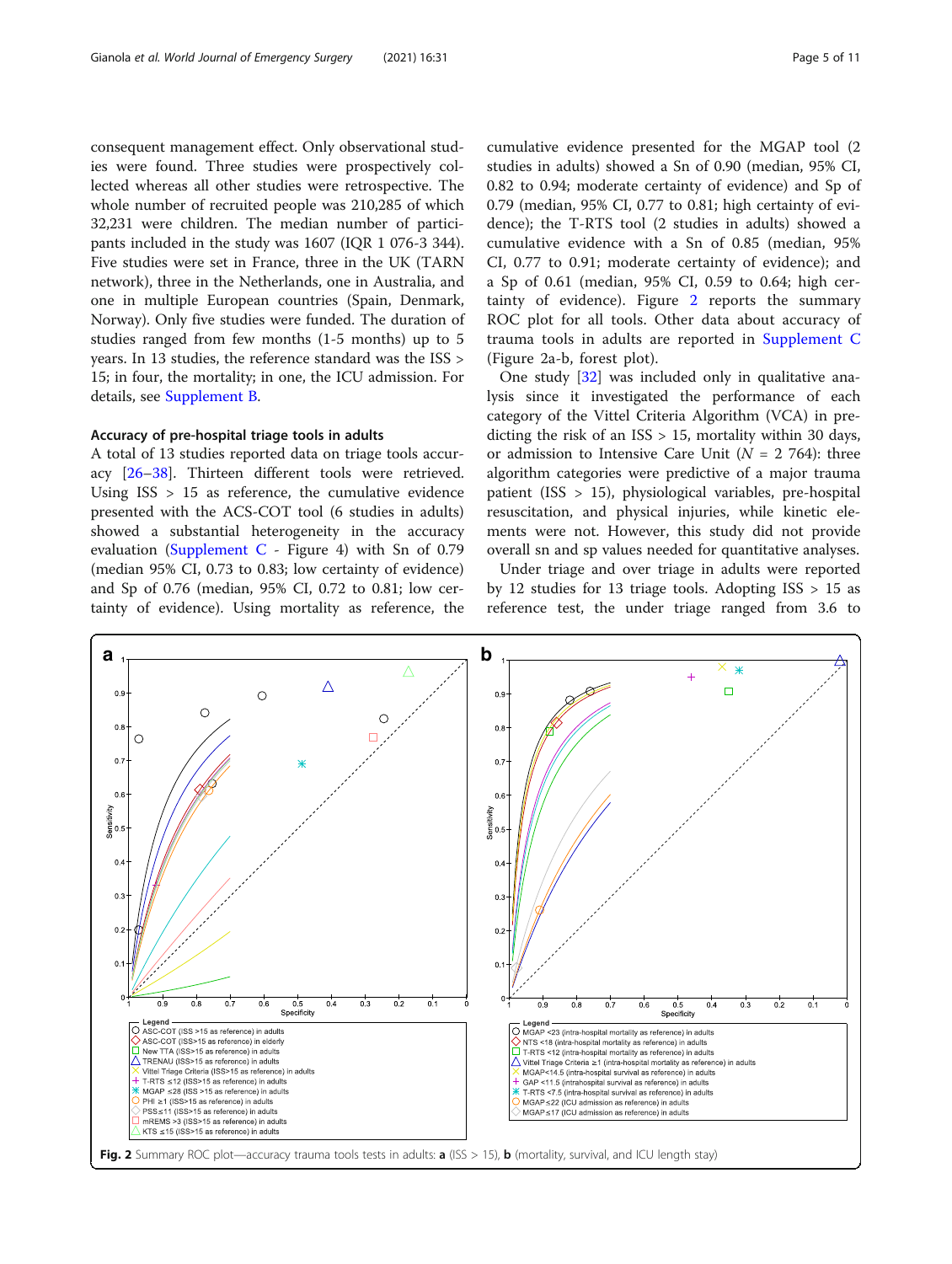66.8%, while for over triage ranged from 3 to 87%. Considering mortality as reference test, the under triage ranged from 0 to 21%, while over triage ranged from 12 to 98%. Considering survival as a reference [\(1](#page-9-0) study, 3 tools) the under triage data ranged from 2 to 5% while over triage from 54 to 68%. Finally, using admission to intensive care as reference test, the only tool tested (1 study, MGAP) offered very high values of under triage (74-91%) compared to negligible values of over triage (2- 9%). Details about under triage and over triage for triage tools in adults are reported in Table 1. Predictive and negative values for adults are reported in [Supplement C](#page-9-0) - Table 2.

Considering accuracy across all tools, the best trajectory curve seemed to be the one provided by the TREN AU tool when considering ISS > 15 as reference (total number, 2 572; Sn 0.92 and Sp 0.41; 1 study) and the NTS < 18 when in-hospital mortality was considered as a reference (total number, 1001; Sn, 0.82; Sp, 0.86; 1 study). See [Supplement D](#page-9-0) for net clinical benefit curves.

| Index test vs reference standard: $ISS > 15$            |                                                                                  |                                                          |               |                                  |                 |
|---------------------------------------------------------|----------------------------------------------------------------------------------|----------------------------------------------------------|---------------|----------------------------------|-----------------|
| Study ID                                                | <b>INDEX tool</b>                                                                | All cases (n trauma patients) $ISS > 15$                 |               | Under triage (%) Over triage (%) |                 |
| Dinh 2012                                               | ASC-COT                                                                          | 2664                                                     | 285           | 37                               | 25              |
| Do 2014                                                 | ASC-COT                                                                          | 1696                                                     | 182           | 24                               | 3               |
| Ocak 2009                                               | ASC-COT                                                                          | 302                                                      | 151           | 16                               | 23              |
| Bouzat 2015                                             | ASC-COT                                                                          | 2572                                                     | 1,185         | 17.6                             | 76.6            |
| Voskens 2018                                            | Dutch field triage protocol (ACS-COT)                                            | 4950                                                     | 436           | 21.6                             | 30.6            |
| Voskens 2018 (elderly $> 65$ )                          | Dutch field triage protocol (ACS-COT)                                            | 1085                                                     | 132           | 38.6                             | 21.1            |
| van Laarhoven 2014                                      | Dutch field triage protocol (ACS-COT)                                            | 1607                                                     | 221           | 10.9                             | 39.5            |
| Vinjevoll 2018                                          | New trauma team activation criteria                                              | 998                                                      | 127           | $\sim$                           | 87              |
| Bouzat 2015                                             | TRENAU                                                                           | 2572                                                     | 1,185         | 8.5                              | 58.8            |
| Follin 2016                                             | Vittel Triage Criteria                                                           | 1160                                                     | 417           | $\overline{\phantom{a}}$         | 64              |
| Sewalt 2016                                             | PHI $\leq$ 1 of 20                                                               | 154,476                                                  | 52,818        | 38.9                             | 23.7            |
| Sewalt 2016                                             | T-RTS $\leq$ 11 of 12                                                            | 154,476                                                  | 52,818        | 66.8                             | 8.1             |
| Sewalt 2016                                             | $PSS \leq 11$ of 12                                                              | 154,476                                                  | 52,818        | 40.5                             | 21.3            |
| Sewalt 2016                                             | $MGAP \leq 28$ of 29                                                             | 154,476                                                  | 52,818        | 31                               | 51.2            |
| Sewalt 2016                                             | $mREMS > 3$ of 26                                                                | 154,476                                                  | 52,818        | 23.1                             | 72.4            |
| Sewalt 2016                                             | KTS $\leq$ 15 of 16                                                              | 154,476                                                  | 52,818        | 3.6                              | 82.8            |
| Index test vs reference standard: in-hospital mortality |                                                                                  |                                                          |               |                                  |                 |
| Study ID                                                | <b>INDEX tool</b>                                                                | All cases (n trauma patients)                            | <b>Deaths</b> | Under triage (%) Over triage (%) |                 |
| Bouzat 2016                                             | MGAP < 23                                                                        | 3260                                                     | 186           | 12                               | 18              |
| Bouzat 2016                                             | $T-RTS < 12$                                                                     | 3260                                                     | 186           | 21                               | 12              |
| Cassignol 2019 a                                        | $T-RTS < 12$                                                                     | 1001                                                     | 76            | 9                                | 65              |
| Cassignol 2019 a                                        | Vittel Triage Criteria $\geq 1$                                                  | 1001                                                     | 76            | $\mathbf 0$                      | 98              |
| Cassignol 2019 a                                        | MGAP < 23                                                                        | 1001                                                     | 76            | 9                                | 24              |
| Cassignol 2019 a                                        | NTS (New Trauma Score) < 18                                                      | 1001                                                     | 76            | 18                               | 14              |
| Index test vs reference standard: survival              |                                                                                  |                                                          |               |                                  |                 |
| Study ID                                                | <b>INDEX tool</b>                                                                | All cases (n trauma patients) Survivals Under triage (%) |               |                                  | Over triage (%) |
| Llompart-Pou 2016                                       | MGAP < 14.5                                                                      | 1361                                                     | 1120          | 2                                | 63              |
| Llompart-Pou 2016                                       | GAP < 11.5                                                                       | 1361                                                     | 1120          | 5                                | 54              |
| Llompart-Pou 2016                                       | T-RTS                                                                            | 1361                                                     | 1120          | 3                                | 68              |
|                                                         | Index test vs reference standard: Intensive care unit (ICU) length of stay (LOS) |                                                          |               |                                  |                 |
| Study ID                                                | <b>INDEX tool</b>                                                                | All cases (n trauma patients) ICU LOS                    |               | Under triage (%) Over triage (%) |                 |
| Follin 2016                                             | MGAP < 22                                                                        | 1160                                                     | 475           | 74                               | 9               |
| Follin 2016                                             | MGAP < 17                                                                        | 1160                                                     | 475           | 91                               | 2               |

Table 1 Under triage and over triage of triage trauma tools in adults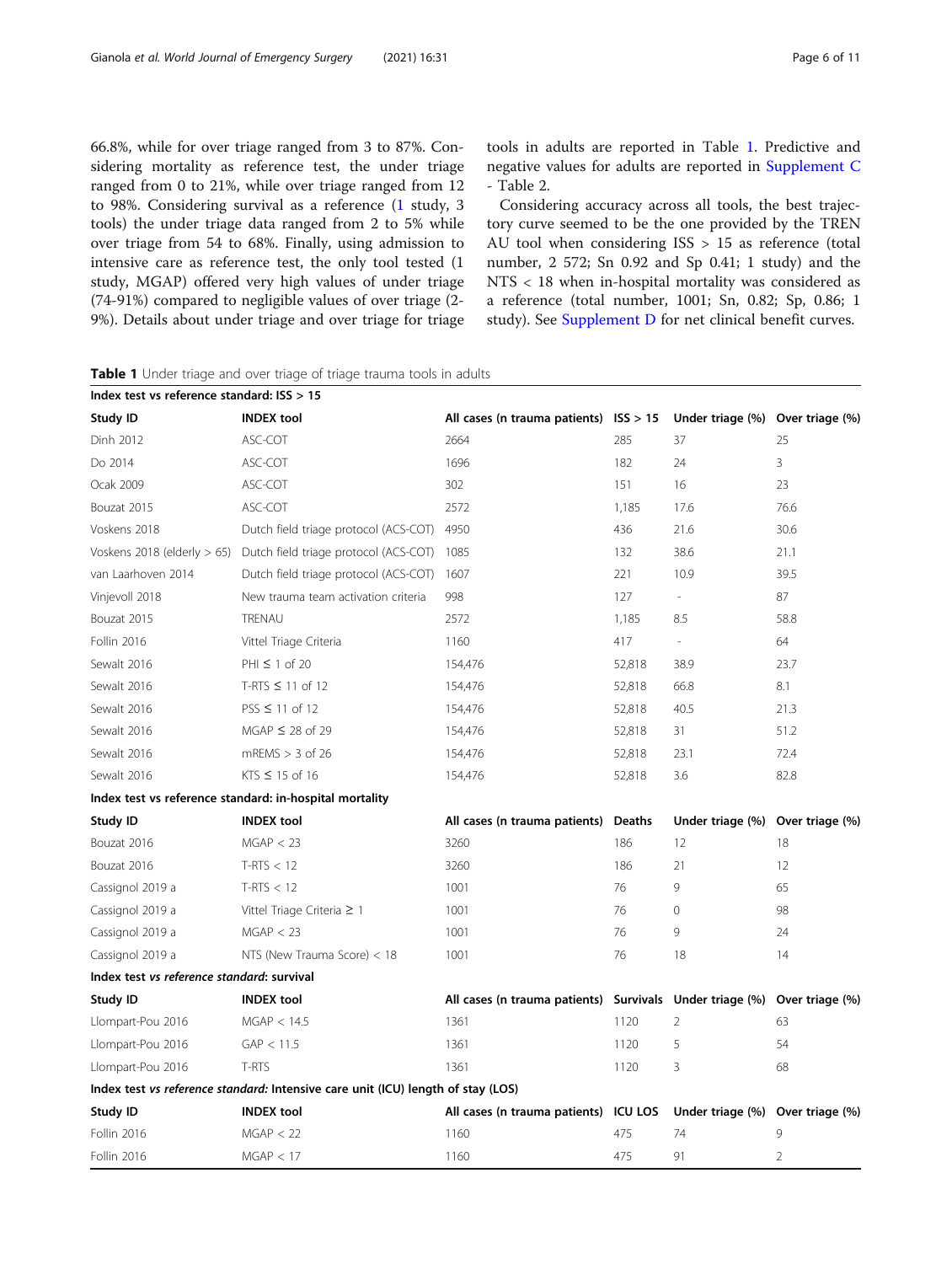#### Accuracy of pre-hospital tools in children

A total of two studies reported data on triage tools accuracy in children [\[39,](#page-10-0) [40](#page-10-0)]. Eleven different tools were retrieved. Only one tool (Pediatric Triage Tape) was investigated by both studies. With ISS > 15 as reference, the cumulative evidence presented by Pediatric Triage Tape tool showed a median Sn of 0.36 (95% CI, 0.31 to 0.42; low certainty of evidence) and median Sp of 0.75 (95% CI, 0.72 to 0.78; low certainty of evidence). Figure 3 reports the summary ROC plot for all tools. All accuracy trauma tools tested in children are reported in [Supple](#page-9-0)[ment C](#page-9-0) (Figure 5, Forest plot).

Considering ISS > 15 as reference, two out of 11 tools tested in children showed an undertriage lower than 5% (East Midland, 3% and London Triage, 4%), with an over triage of 83% and 72%, respectively. Considering mortality as reference, two out of the four tools tested in children showed under triage rates below 5% (Care-Flight, 4.7% and Triage Sort, 3.8%) with an over triage of 19.6% and 30.4%, respectively. Under triage and over tri-age of trauma tools in children are reported in [Supple](#page-9-0)[ment C](#page-9-0)- Table 1. Predictive and negative values are reported in [Supplement C-](#page-9-0) Table 3.

All the instruments considered were analyzed by only two studies with different sample size:  $n = 31292$ and  $n = 701$  for Price and Cheung, respectively. Considering all the accuracy measurements, using ISS > 15 as reference, the CareFlight instrument had the best net clinical benefit curve, as also demonstrated by ROC values, with the highest curve among all tools, while the Pediatric Triage Tape instrument had the net worst clinical benefit, having the lowest ROC

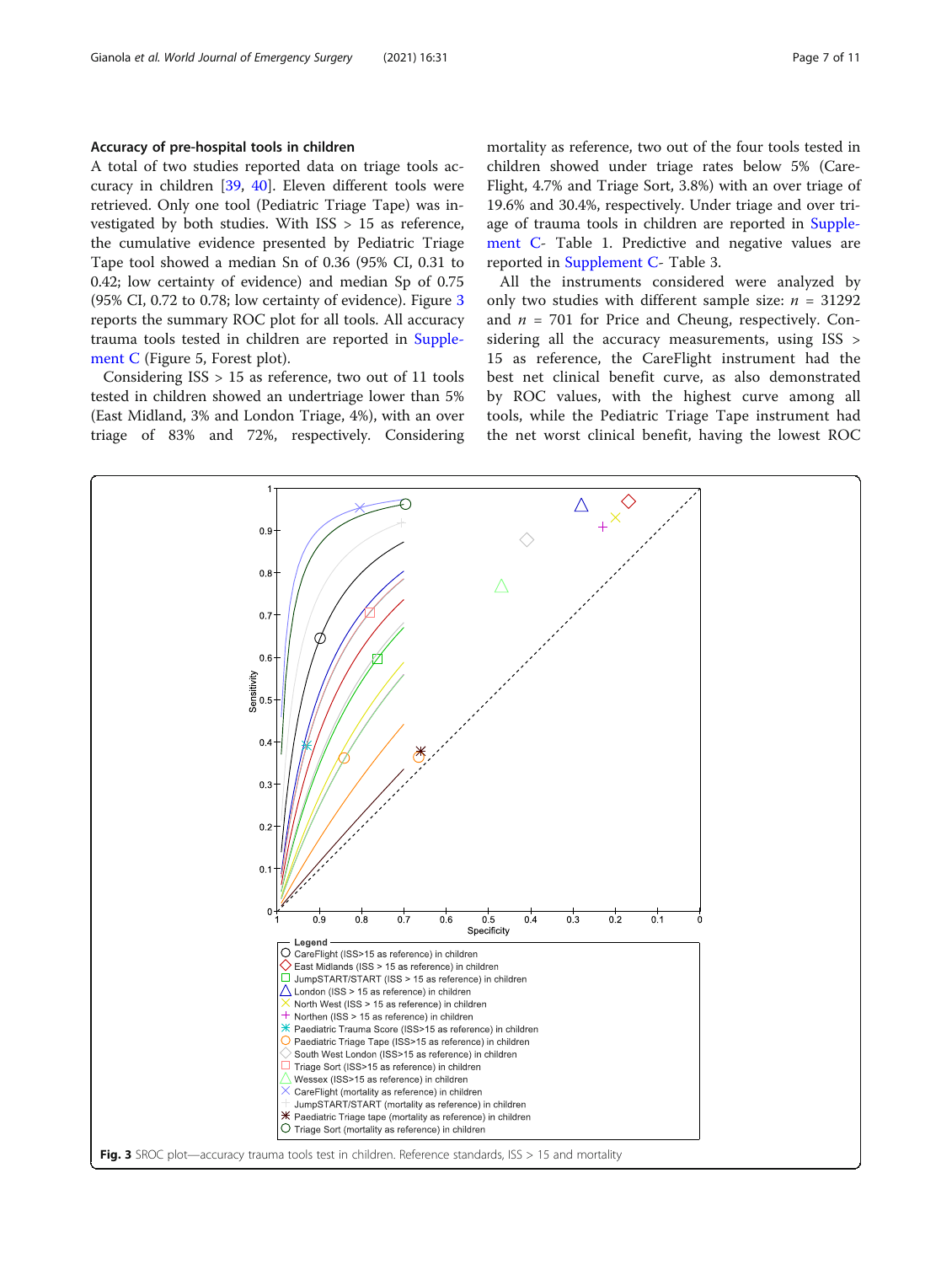curve. With mortality as reference, according to the ROC curve, the CareFlight tool showed higher Sn and Sp, followed by the Triage Sort, JumpSTART/START, and Pediatric Triage Tape tools. See [Supplement D](#page-9-0) for net clinical benefit curves.

#### Risk of bias assessment and certainty of the evidence

Generally unclear risk of bias was present across studies. See [Supplement E.](#page-9-0)

In adults, for the ACS-COT instrument (ISS > 15 as a reference test) the certainty of the evidence of the tests for Sn and Sp were low [\(Supplement F](#page-9-0) - Table 1). For the MGAP instrument (mortality as a reference test, Supplement  $F -$  Table 2) and for the T-RTS (mortality as a reference test, Supplement  $F -$  Table 3), the Sn was of moderate certainty of the evidence and the Sp of high certainty of the evidence. The diagnostic accuracy of the remaining tools for adults was always of moderate (NTS and New Trauma team activation criteria) or high certainty of the evidence (TRENAU and Vittel Triage Criteria) [\(Supplement F](#page-9-0) – Table 5).

In children, the certainty of the evidence of the tests for the Sn and Sp of the Pediatric Triage Tape instrument (ISS  $> 15$  as reference) was low ([Supplement F](#page-9-0) – Table 4), and moderate or high for the remaining tools ([Supplement F](#page-9-0) – Table 6). For details, see [Supplement F](#page-9-0).

#### **Discussion**

In this systematic review, we found high variability in Sn and Sp among all currently available studies on prehospital trauma triage tools with cumulative certainty of evidence ranging from moderate-high (MGAP, 2 studies and T-RTS, 2 studies) to low (ACS-COT, 2 studies) in adults. Certainty of evidence was high for the TRENAU and Vittel Triage Criteria tools, and moderate for New Trauma team activation criteria and NTS in adults, all represented by single studies.

As for pediatric trauma triage tools, the cumulative certainty of evidence was low for Pediatric Triage Tape, (2 studies) but moderate (London, East Midland, North West, South West London, Wessex) to high (Care Flight, JumpSTART/START, Triage short) for tools reported in single studies. In terms of accuracy, net benefit curves, under triage and over triage, no definite conclusion can be made on the use of pre-hospital pediatric triage tools and most of the methods which have been evaluated are mainly applied in the setting of multiple events or maxiemergencies.

Our results confirmed the wide range of under triage and over triage in adults found in a recent systematic review [\[1](#page-9-0)] where a comparative analysis was not performed but contrasting results of triage protocols were underlined. The authors reported a general poor methodological quality of included studies, but certainty of evidence was not explored. As in our review, none of the trauma systems included had an under triage rate below 5%, combined with an over triage rate below 35%, as recommended by the ACS-COT [\[8](#page-9-0)].

Our results were also in agreement with current scientific literature for children's triage tools: a previous systematic review on accuracy [[41](#page-10-0)] found that none of the investigated field triage tools complied with the international standard of 95% or greater sensitivity to prevent under triage and its potential life-threatening consequences. Indeed, all tools reached recommended standards for over triage, but the majority favored under triage [[42\]](#page-10-0).

Pre-hospital assessment of the trauma patient is challenging. The evaluation of the scene is often imprecise: some indicators of high energy mechanism, such as high speed, are reported by witnesses in an approximate way, while others such as vehicle roll-over, entrapment with compartment intrusion, and comorbidities are not statistically associated with severe injuries and can be the cause of an elevated over triage [[34\]](#page-10-0). Moreover, the development of high technology safety devices for drivers or passengers of vehicles has substantially reduced the severity of injuries following road-related accidents and many mechanisms highlighted in historical studies should be reconsidered. On the other hand, an alteration in patient physiology (consciousness, breathing and circulation) or the anatomic evidence of a major injury are generally associated with lower rates of over triage [[43](#page-10-0), [44\]](#page-10-0).

Pre-hospital care is directed differently worldwide. While in North-American countries, health care on the scene is given by paramedics; in Europe, pre-hospital crews are mainly represented by doctors and nurses who may be able to obtain a more accurate assessment of the patient's clinical status and administer immediate treatment on the scene [[10\]](#page-9-0)([https://www.euro.who.int/\\_\\_](https://www.euro.who.int/__data/assets/pdf_file/0016/114406/E92038.pdf) [data/assets/pdf\\_file/0016/114406/E92038.pdf](https://www.euro.who.int/__data/assets/pdf_file/0016/114406/E92038.pdf)). In our analysis, the TRENAU system was the triage tool with the best trajectory curve and performance with ISS > 15 as reference. This method, introduced in France in 2008, describes three codes of severity: (A) unstable despite resuscitation, (B) unstable but responsive to on-scene therapeutic intervention (tracheal intubation, infusions), or anatomy of major injury, (C) stable with high-kinetic mechanism or co-morbidities [[29\]](#page-10-0). While A and B patients should be conveyed to the highest level of care, C patients can be admitted to lower-level facility. Under triage was about 9%; it was reduced to 1% when the same criteria were applied in an urban context, outlining that the pre-hospital medical evaluation enhances the quality of triage [\[45](#page-10-0)]. The over triage higher than 55%

could be probably reduced if all triage code C patients

were admitted to a level 2 trauma center.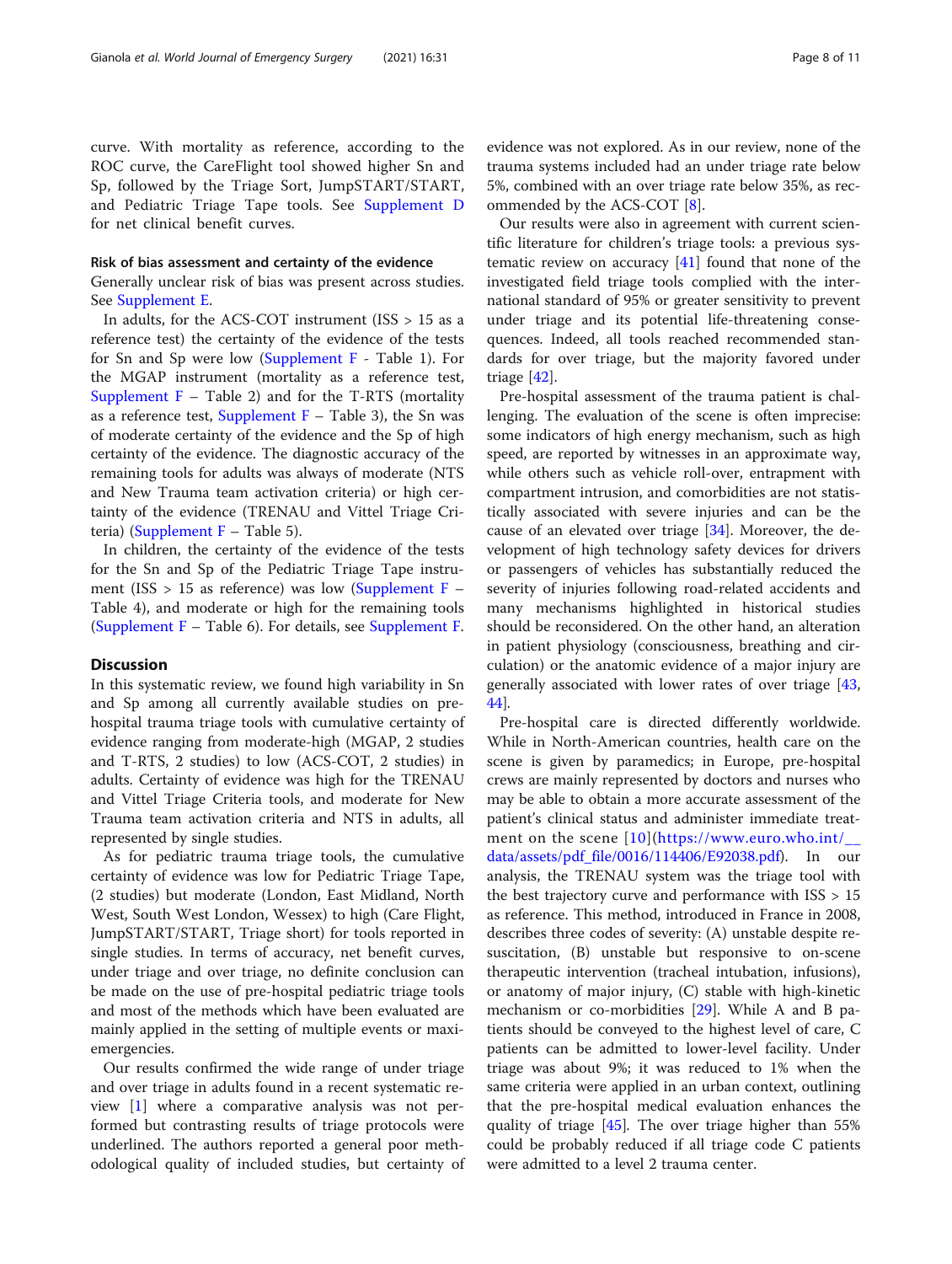With mortality as reference, the NTS was associated with a good combination of sensitivity and specificity, respectively 82% and 86%. NTS is based on easily available physiological parameters, systolic blood pressure, GCS, and SpO2. Many studies showed that respiratory rate measurement on the field or ED is inaccurate, due to patient conditions, emotional factors, loud noises, even if an electronic device is used [[46,](#page-10-0) [47\]](#page-10-0). In addition, respiratory rate is often not recorded in patients who are intubated on the scene. SpO2 is an objective and unequivocal parameter largely used as simple tool to assess peripheral oxygenation. A cut-off value of NTS 18, used for centralization to the trauma center, showed a better discrimination than the RTS (AUC 0.935 vs 0.917) and the specificity at a fixed sensitivity of 95% was over 82%, which outperforms RTS [\[32](#page-10-0), [48](#page-10-0)]. Based on our results, the use of TRENAU together with NTS seems to be a good option for the pre-hospital triage in an inclusive system with doctors and nurses on the scene. This combination maximizes the role of highlevel pre-hospital care, with a professional evaluation on scene by experienced personnel. In the inclusive model, the system takes care of trauma patients of the area suffering from any type of traumatic injury. The role of a pre-hospital emergency medical system is of paramount importance, as it must be able to identify major trauma patients on the scene and ensure the patient's admission in the shortest time to the hospital capable of providing a definitive care of injuries.

#### Limitations

This is the first systematic review that includes the certainty of the evidence with the GRADE approach for studies in the pre-hospital setting, assessing the accuracy of pre-hospital triage tools. This method should increase the external validity and clinical relevance of the findings. However, some limitations must be acknowledged. First, we restricted our inclusion criteria only to European pre-hospital settings since prevalence rates of blunt and penetrating trauma are slightly different from other continents; however, this might led to geographical bias and selection bias limiting generalizability and interpretability of our results  $[49]$  $[49]$ . Indeed, North America had the highest percentage of penetrating trauma (16%), followed by Asia (15%), South America (13%), and then Europe and Oceania (both 4%) [[18](#page-10-0)]. Thus, it was considered inappropriate to group these regions' data since the existing variability in trauma incidence and health care system organization across countries. In fact, the out-of-hospital use of physicians in a majority of the reviewed countries is not a universal standard and can greatly alter the care that can be given in the out-of-hospital setting. Second, we did not find randomized controlled trials (RCTs) comparing test-treatment interventions: RCTs are able to provide good data given their rigorous methods for evaluating the effectiveness of diagnostic tests  $[50]$  $[50]$ . It can be argued whether performing a large randomized controlled trial is unethical in life threating situations [[51](#page-10-0)]. A cluster randomized controlled trial by healthcare hospital and territories may be a valuable tool in emergency medicine research to compare pre-hospital triage tools in terms of sensitivity, specificity, under triage, and over triage  $[52]$  $[52]$  $[52]$ . The stepped-wedge designs allow for within and between cluster comparisons [[53](#page-10-0), [54\]](#page-10-0). However, difficulties may be encountered when recruiting participants into emergency setting trials: the assessment of external validity and applicability of trial results is therefore essential [[55](#page-10-0)]. Moreover, the isolated performance of a diagnostic test is indeed difficult to interpret and could differ according to the context depending on the prevalence of the condition [\[56\]](#page-10-0). Third, the included studies were of unclear quality and with a retrospective design, thereby limiting the conclusions that can be drawn. Forth, the different triage tools had noncomparable reference standards as surrogate markers of the need of a specialized trauma care: most studies, we included the use  $ISS > 15$  or mortality as reference, both of which are limited in their ability to predict the need for trauma resources making interpretation of results even more challenging. One need in triage research is the use of established and consistent outcomes.

#### Conclusion

In adults, the certainty of evidence was high in TREN AU and Vittel Triage Criteria whereas in the pediatric field a large variability prevented any firm conclusion in European and Australian pre-hospital care that operates within a leveled trauma care system. In our systematic review, we found high variability in terms of sensitivity and specificity in all currently available studies on prehospital trauma triage tools. Furthermore, several tools are compared with several reference standards. In an inclusive Health System, which considers the whole spectrum of trauma, from minor to more severely injured, the adoption of an accurate pre-hospital triage tool may help to allocate trauma patients according to hospital resources. It is of paramount importance to match the right patient with the right hospital to maximize the healthcare and to minimize costs.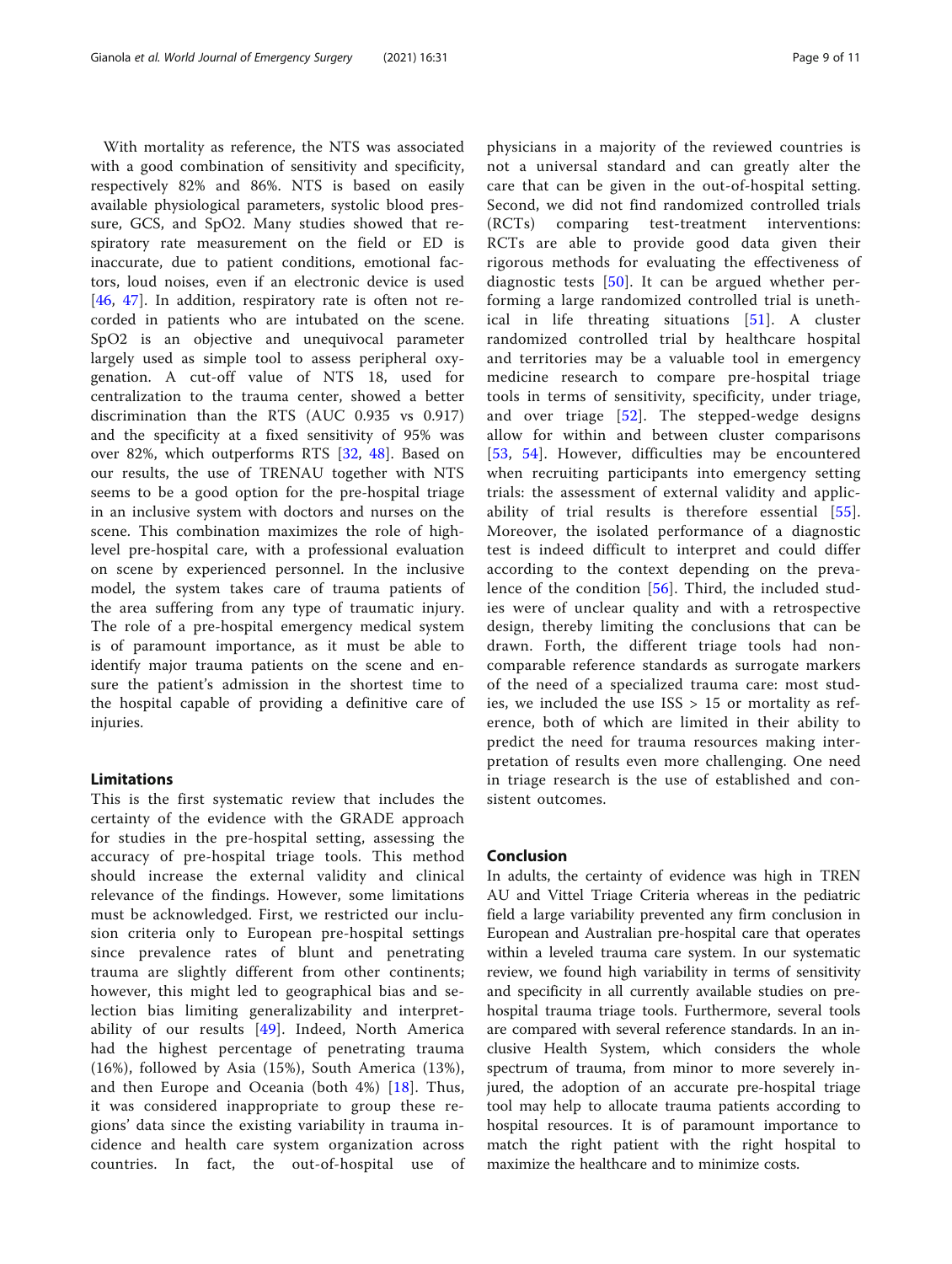#### <span id="page-9-0"></span>Abbreviations

ACS-COT: American College of Surgeons Committee on Trauma; AUC: Area under the curve; GAP: Glasgow Coma Scale, Blood pressure, Age; GRADE: Grading of Recommendations Assessment, Development and Evaluation; ISS: Injury Severity Score; KTS: Kampala Trauma Score; MGAP: Glasgow Coma Scale, Blood pressure, Age plus "Mech of injury"; Mrems: Modified Rapid Emergency Medicine Score (mREMS); NTS: New Trauma Score; PHI: Pre-hospital index; PSS: Field Decision Tool, Physiologic Severity Score; QUADAS-2: Quality Assessment of Diagnostic Accuracy Studies version 2 checklists; RCT: Randomized controlled trials; ROC: Receiver operating characteristics; Sn: Sensitivity; Sp: Specificity; T/RTS: Trauma score/ Revised Trauma Score (T/RTS); TRENAU: Northern French Alps Trauma System; TTA: New Trauma Team Activation

#### Supplementary Information

The online version contains supplementary material available at [https://doi.](https://doi.org/10.1186/s13017-021-00372-1) [org/10.1186/s13017-021-00372-1.](https://doi.org/10.1186/s13017-021-00372-1)

Additional file 1: Supplement A. Search strategies. Supplement B. Characteristics of included studies. **Supplement C.** Accuracy data of prehospital tools. Supplement D. Net clinical benefit curves. Supplement E. Quality assessment QUADAS 2. Supplement F. Summary of findings tables.

#### Acknowledgements

Italian National Institute of Health guideline working group on Major Trauma: Carlo Coniglio, Elvio De Blasio, Gaddo Flego, Massimo Geraci, Giulio Maccauro, Antonio Rampoldi, Federico Santolini, Claudio Tacconi, and Gregorio Tugnoli.

We thank the documentalists Maurella Della Seta, Scilla Pizzarelli, and Rosaria Rosanna Cammarano (Istituto Superiore di Sanità) who contributed to the work.

#### Authors' contributions

OC and PI conceived the idea; SG and GC developed the study design; SG and GC performed the data collection, analysis, acquisition of data, and interpretation of data; AB and GP provided statistical advice on study design and analyzed the data; SG, GC, and OC drafted the article; AF, AN, AJF, DC, DD, LI, MPR, NS, RL, KS, and SG interpreted the data and revised the paper critically for important intellectual content; OC and PI takes responsibility for the paper as a whole. The authors read and approved the final manuscript.

#### Funding

The work was supported by the Istituto Superiore Sanità with no financial funding that played no role in the design and conduct of the study; collection, management, analysis, and interpretation of the data; preparation, review, and approval of the manuscript; or the decision to submit the manuscript for publication.

#### Availability of data and materials

All data generated or analyzed during this study are included in this published article [and its additional files, <https://osf.io/846c2>].

#### **Declarations**

Ethics approval and consent to participate Not applicable.

#### Consent for publication

Not applicable.

#### Competing interests

The authors declare that they have no competing interests.

#### Author details

<sup>1</sup>Unit of Clinical Epidemiology, IRCCS Istituto Ortopedico Galeazzi, Milan, Italy. 2 National Centre for Healthcare Research and Pharmacoepidemiology, Department of Statistics and Quantitative Methods, University of Milano-Bicocca, Milan, Italy. <sup>3</sup>Unit of Biostatistics, Epidemiology and Public

Health, Department of Statistics and Quantitative Methods, University of Milano-Bicocca, Milan, Italy. <sup>4</sup>Emergency Department, AUSL della Romagna, Forlì, Italy. <sup>5</sup>Emergency Department, AO San Giovanni Addolorata, Rome, Italy. <sup>6</sup>Department of Pathophysiology and Transplantation, University of Milan, Milan, Italy. <sup>7</sup> Fondazione Istituto di Ricovero e Cura a Carattere Scientifico (IRCCS) Cà Granda-Ospedale Maggiore Policlinico, Milan, Italy. 8 Centro Eccellenza Clinica Qualità e Sicurezza delle Cure, Istituto Superiore di Sanità, Rome, Italy. <sup>9</sup> Adams Cowley Shock Trauma Center, University of Maryland, Baltimora, MD, USA. <sup>10</sup>General Surgery and Trauma Team, ASST Grande Ospedale Metropolitano Niguarda, University of Milan, Piazza Ospedale Maggiore, Milan, Milano, Italy.

#### Received: 27 March 2021 Accepted: 18 May 2021 Published online: 10 June 2021

#### References

- 1. van Rein EAJ, van der Sluijs R, Houwert RM, Gunning AC, Lichtveld RA, Leenen LPH, et al. Effectiveness of prehospital trauma triage systems in selecting severely injured patients: is comparative analysis possible? Am J Emerg Med. 2018;36(6):1060–9. <https://doi.org/10.1016/j.ajem.2018.01.055>.
- 2. Staudenmayer K, Weiser TG, Maggio PM, Spain DA, Hsia RY. Trauma center care is associated with reduced readmissions after injury. J Trauma Acute Care Surg. 2016;80(3):412–6; discussion 6-8. [https://doi.org/10.1097/TA.](https://doi.org/10.1097/TA.0000000000000956) [0000000000000956](https://doi.org/10.1097/TA.0000000000000956).
- 3. Esposito TJ, Offner PJ, Jurkovich GJ, Griffith J, Maier RV. Do prehospital trauma center triage criteria identify major trauma victims? Arch Surg. 1995; 130(2):171–6. <https://doi.org/10.1001/archsurg.1995.01430020061010>.
- 4. Sasser SM, Hunt RC, Faul M, Sugerman D, Pearson WS, Dulski T, et al. Guidelines for field triage of injured patients: recommendations of the National Expert Panel on Field Triage, 2011. MMWR Recomm Rep. 2012; 61(RR-1):1–20.
- 5. van Rein EAJ, Houwert RM, Gunning AC, Lichtveld RA, Leenen LPH, van Heijl M. Accuracy of prehospital triage protocols in selecting severely injured patients: a systematic review. J Trauma Acute Care Surg. 2017;83(2):328–39. <https://doi.org/10.1097/TA.0000000000001516>.
- 6. Bigham BL, Bull E, Morrison M, Burgess R, Maher J, Brooks SC, et al. Patient safety in emergency medical services: executive summary and recommendations from the Niagara Summit. CJEM. 2011;13(1):13–8. [https://](https://doi.org/10.2310/8000.2011.100232) [doi.org/10.2310/8000.2011.100232](https://doi.org/10.2310/8000.2011.100232).
- 7. Dehli T, Uleberg O, Wisborg T. Trauma team activation common rules, common gain. Acta Anaesthesiol Scand. 2018;62(2):144–6. [https://doi.org/1](https://doi.org/10.1111/aas.13013) [0.1111/aas.13013.](https://doi.org/10.1111/aas.13013)
- 8. ACS-COT. Committee on Trauma, American College of Surgeon. Resources for optimal care of the injured patient. Chicago: American College of Surgeons; 2014.
- 9. American College of Surgeons. Resources for the optimal care of the injured patient: 2006. Chicago: American College of Surgeons; 2006.
- 10. Bossaert LL. The complexity of comparing different EMS systems--a survey of EMS systems in Europe. Ann Emerg Med. 1993;22(1):99–102. [https://doi.](https://doi.org/10.1016/s0196-0644(05)80259-8) [org/10.1016/s0196-0644\(05\)80259-8](https://doi.org/10.1016/s0196-0644(05)80259-8).
- 11. Jones CM, Cushman JT, Lerner EB, Fisher SG, Seplaki CL, Veazie PJ, et al. Prehospital trauma triage decision-making: a model of what happens between the 9-1-1 call and the hospital. Prehosp Emerg Care. 2016;20(1):6– 14. <https://doi.org/10.3109/10903127.2015.1025157>.
- 12. SNLG. Sistema Nazionale Linee Guida, Linea Guida sulla Gestione Integrata del Trauma Maggiore dalla scena dell'evento alla cura definitiva [https://snlg.](https://snlg.iss.it/?p=2533) [iss.it/?p=2533](https://snlg.iss.it/?p=2533). Accessed 31 Oct 2020.
- 13. Schunemann HJ, Wiercioch W, Brozek J, Etxeandia-Ikobaltzeta I, Mustafa RA, Manja V, et al. GRADE evidence to decision (EtD) frameworks for adoption, adaptation, and de novo development of trustworthy recommendations: GRADE-ADOLOPMENT. J Clin Epidemiol. 2017;81:101–10. [https://doi.org/10.1](https://doi.org/10.1016/j.jclinepi.2016.09.009) [016/j.jclinepi.2016.09.009](https://doi.org/10.1016/j.jclinepi.2016.09.009).
- 14. Manuale metodologico per la produzione di linee guida di pratica clinica. v. 1.3.2 April 2019. Centro Nazionale per l'Eccellenza Clinica, la Qualità e la Sicurezza delle Cure. Istituto Superiore di Sanità.
- 15. NICE. National Institute for Health care and Excellence. Major trauma: service delivery, [https://www.nice.org.uk/guidance/ng40.](https://www.nice.org.uk/guidance/ng40) 2016.
- 16. Moher D, Liberati A, Tetzlaff J, Altman DG, Group P. Preferred reporting items for systematic reviews and meta-analyses: the PRISMA statement. PLoS Med. 2009;6(7):e1000097. [https://doi.org/10.1371/](https://doi.org/10.1371/journal.pmed.1000097) [journal.pmed.1000097](https://doi.org/10.1371/journal.pmed.1000097).